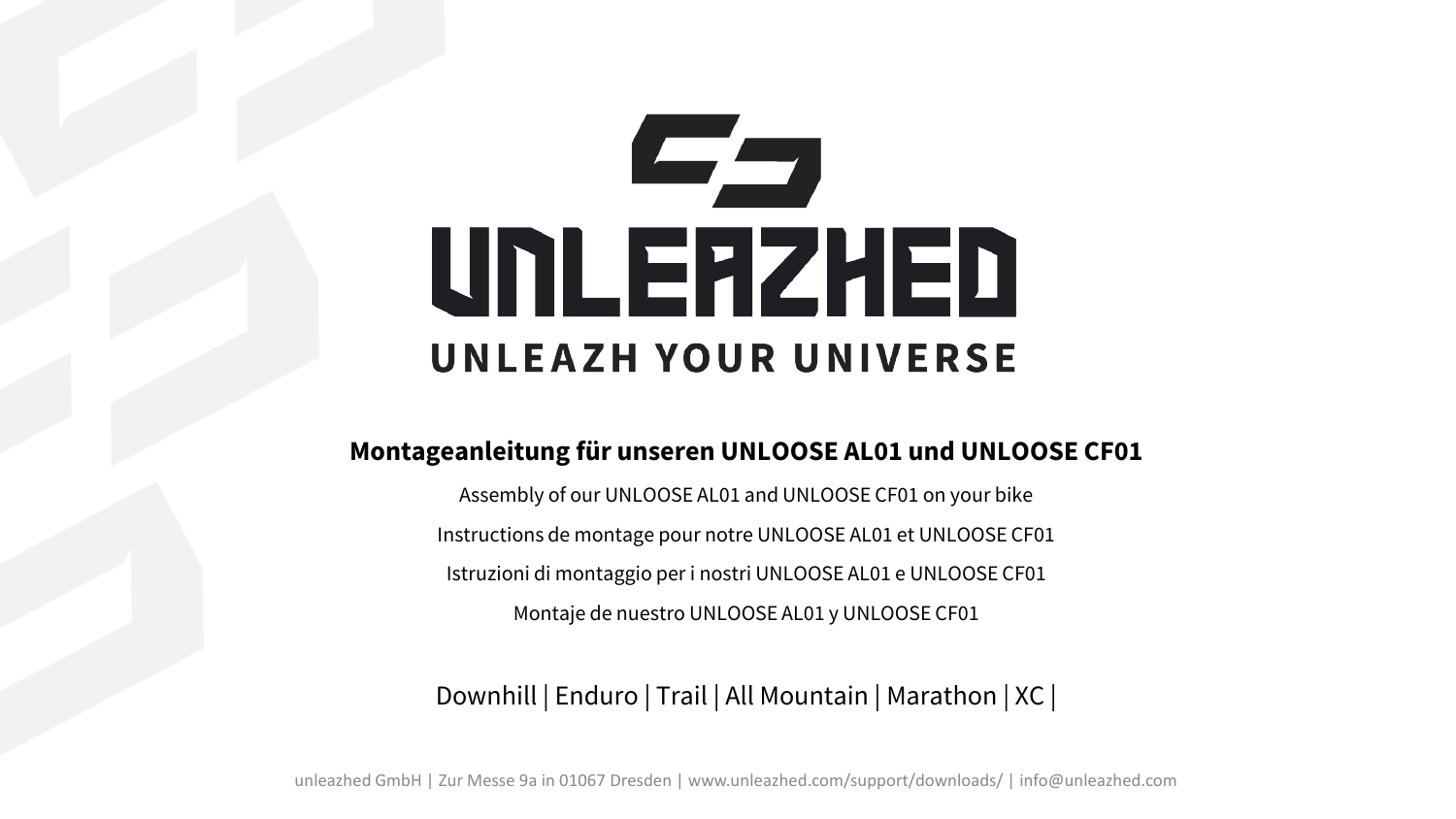



 $\triangleright$  Demontiere dein bisheriges Top Cap und platziere dein neues Top Cap.





 Platziere die Schraube und ziehe diese leicht an. Greife deinen Rahmen am Unterrohr/Steuerrohr und mit der anderen Hand die Ausfallenden deiner Gabel. Bewege beide Seiten gegeneinander und schaue ob du Spiel feststellst. Solltest du Spiel feststellen müssen die seitlichen Schrauben des Vorbaus gelockert werden. Im Anschluss wird die Top Cap Schraube mit einem Drehmoment von maximal 5 Nm angezogen. **WICHTIG:** Dein Lenker muss sich noch einfach drehen lassen. Fertig! **Unleazh yourself**!

**Tipp:** Lässt sich das Spiel des Steuersatzes nicht korrekt einstellen, solltest du den Abstand zwischen der Oberkante des Gabelschaftes und dem Vorbau prüfen. Dieser muss mindestens 1 mm betragen. Füge einen Spacer unter dem Vorbau hinzu.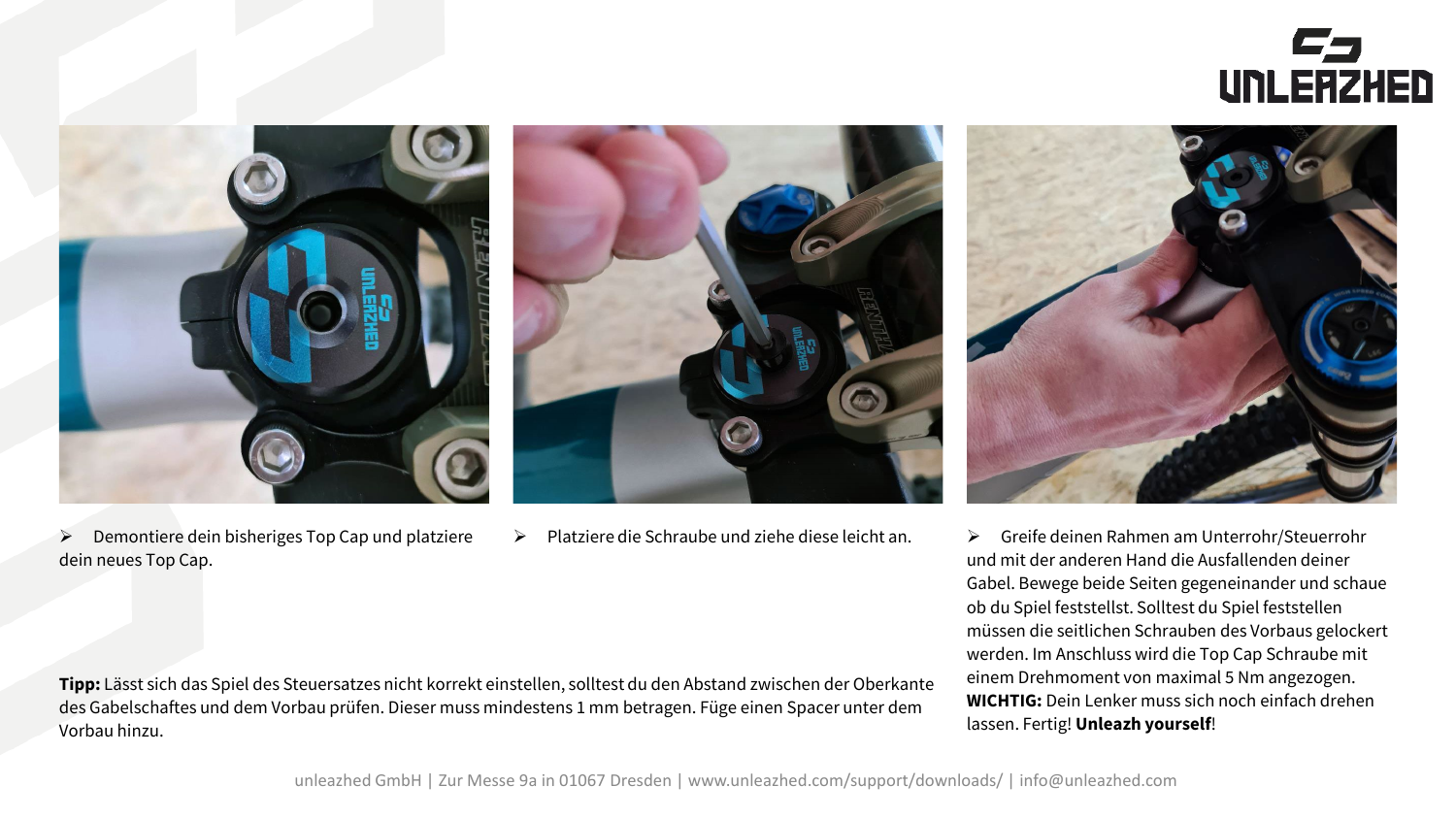



 $\triangleright$  Remove your previous Top Cap and place your new Top Cap as shown.



 $\triangleright$  Place the screw in the middle of the Top Cap and tighten it slightly.



 $\triangleright$  Grab your frame by the down tube/head tube and with the other hand grab the immersion tubes of your fork. Move both sides against each other and see if you notice any play. If you notice any play, you should loose the lateral screws of your stem. After that, tighten the Top Cap screw with a maximum torque of 5 Nm. **IMPORTANT:** Your handlebar must still turn easily. That's it! **Unleazh yourself**!

**Tip:** If the play of the headset can not be adjusted correctly, you should check the distance between the upper edge of the steerer tube and the stem. This must be at least 1 mm. Add a spacer under the stem.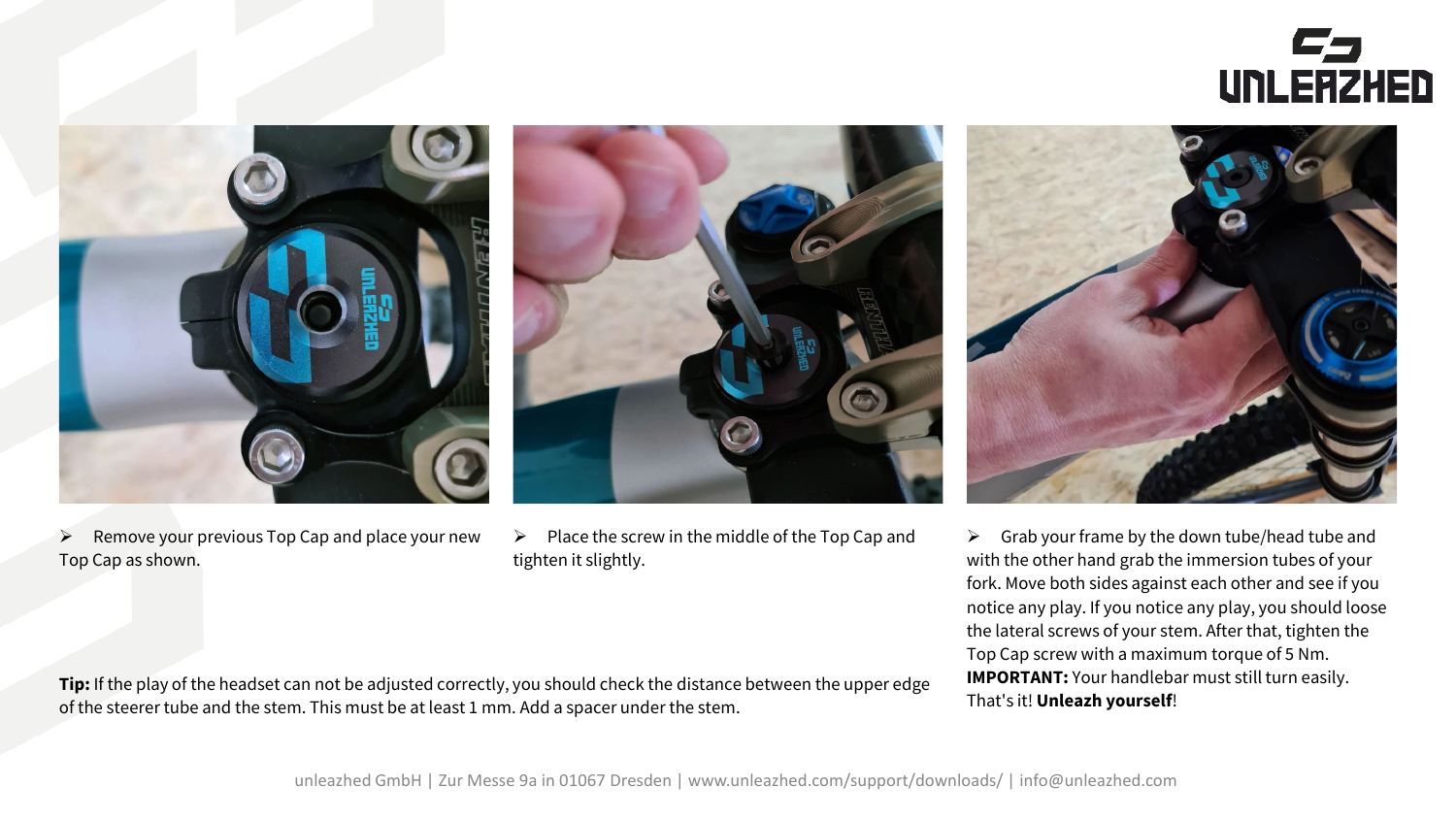



 $\triangleright$  Démonte ton ancien Top Cap et place ton nouveau Top Cap.





▶ Place la vis et serre-la légèrement. Saisis ton cadre par le tube diagonal/le tube de direction et, de l'autre main, les pattes de ta fourche. Déplace les deux côtés l'un contre l'autre et regarde si tu constates du jeu. Si tu constates du jeu, les vis latérales de la potence doivent être desserrées. Serre ensuite la vis du top cap avec un couple de serrage de 5 Nm maximum. **IMPORTANT:** Ton guidon doit encore pouvoir être tourné facilement. C'est terminé! **Unleazh yourself**!

**Conseil:** si le jeu du jeu de direction ne peut pas être réglé correctement, tu devrais vérifier l'écart entre le bord supérieur du pivot de fourche et la potence. Celui-ci doit être d'au moins 1 mm. Ajoute un spacer sous la potence.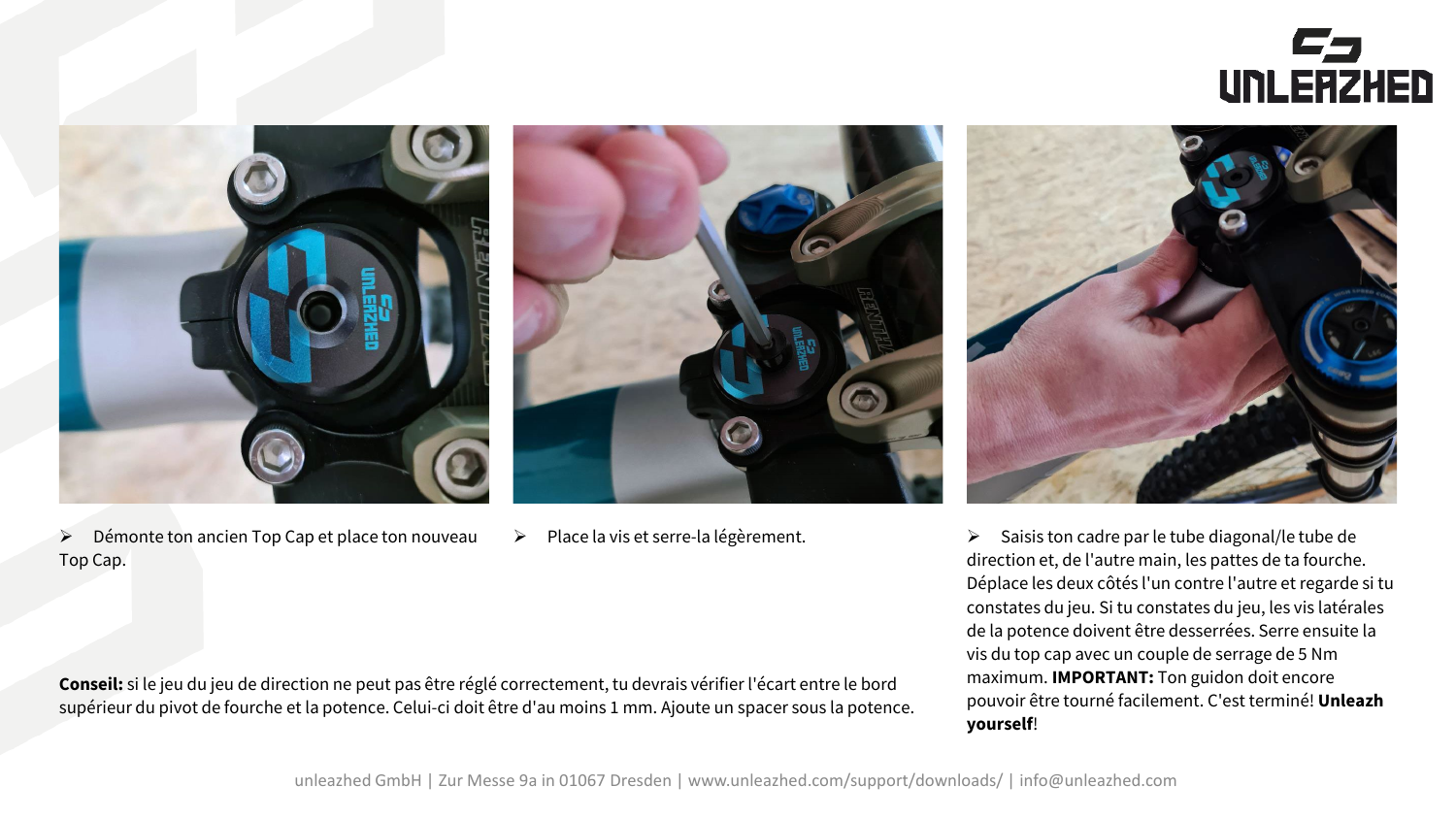



 $\triangleright$  Smontare il Top Cap precedente e posizionare il nuovo Top Cap.





▶ Posizionare la vite e stringerla leggermente. → Afferra il tuo telaio per il tubo obliquo/tubo della testa e con l'altra mano afferra i forcellini della tua forcella. Muovete entrambi i lati l'uno contro l'altro e vedete se notate qualche gioco. Se notate del gioco, allentate i bulloni laterali dello stelo. Poi stringere il bullone del tappo superiore con una coppia massima di 5 Nm. **IMPORTANTE:** Il vostro manubrio deve ancora girare facilmente. Fatto! **Unleazh yourself**!

**Suggerimento:** Se il gioco della serie sterzo non può essere regolato correttamente, si dovrebbe controllare la distanza tra il bordo superiore del tubo di sterzo e l'attacco manubrio. Questo deve essere almeno 1 mm. Aggiungere un distanziatore sotto lo stelo.

unleazhed GmbH | Zur Messe 9a in 01067 Dresden | www.unleazhed.com/support/downloads/ | info@unleazhed.com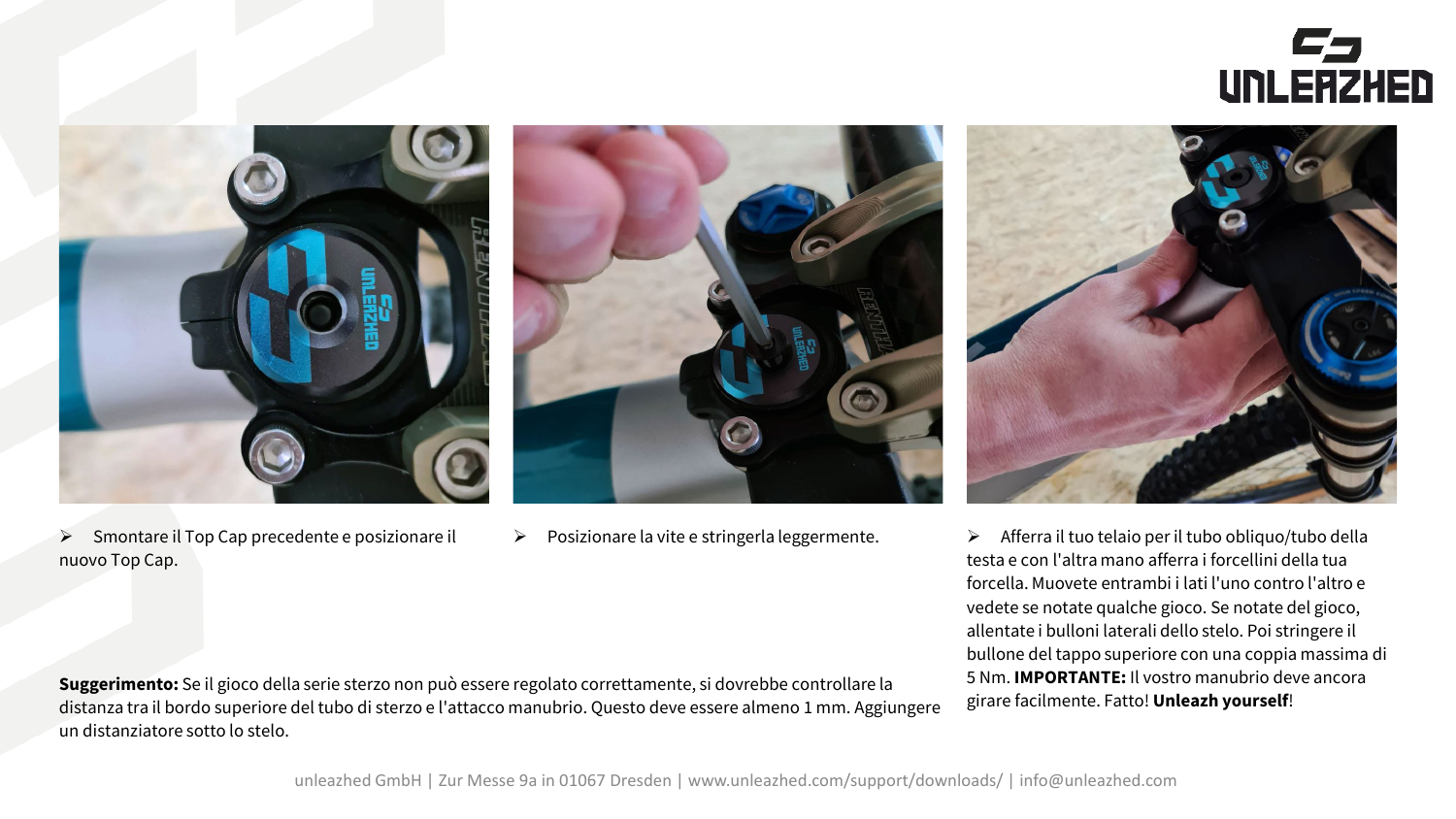



 $\triangleright$  Desmonta tu Top Cap actual y coloca uno nuevo.





 $\triangleright$  Coloca el tornillo y apriétalo ligeramente.  $\triangleright$  Agarra tu cuadro por el tubo inferior/tubo de dirrección y con la otra mano agarra el tubo de inmersión de la horquilla. Mueve ambos lados uno contra el otro y mira si notas algo de holgura. Si te das cuenta de que hay holgura, tienes que aflojar los tornillos laterales en la abrazadera de tu potenciaA continuación, apriete el tornillo del Top Cap con un par máximo de 5 Nm. **IMPORTANTE:** Tu manillar debe girar con facilidad. ¡Listo! **Unleazh yourself**!

**Consejo:** Si la dirección no se puede ajustar por holgura, deberías comprobar la distancia entre el borde superior del tubo de dirección y la potencia. Esta debe ser al menos 1 mm. Añade un espaciador debajo de la potencia.